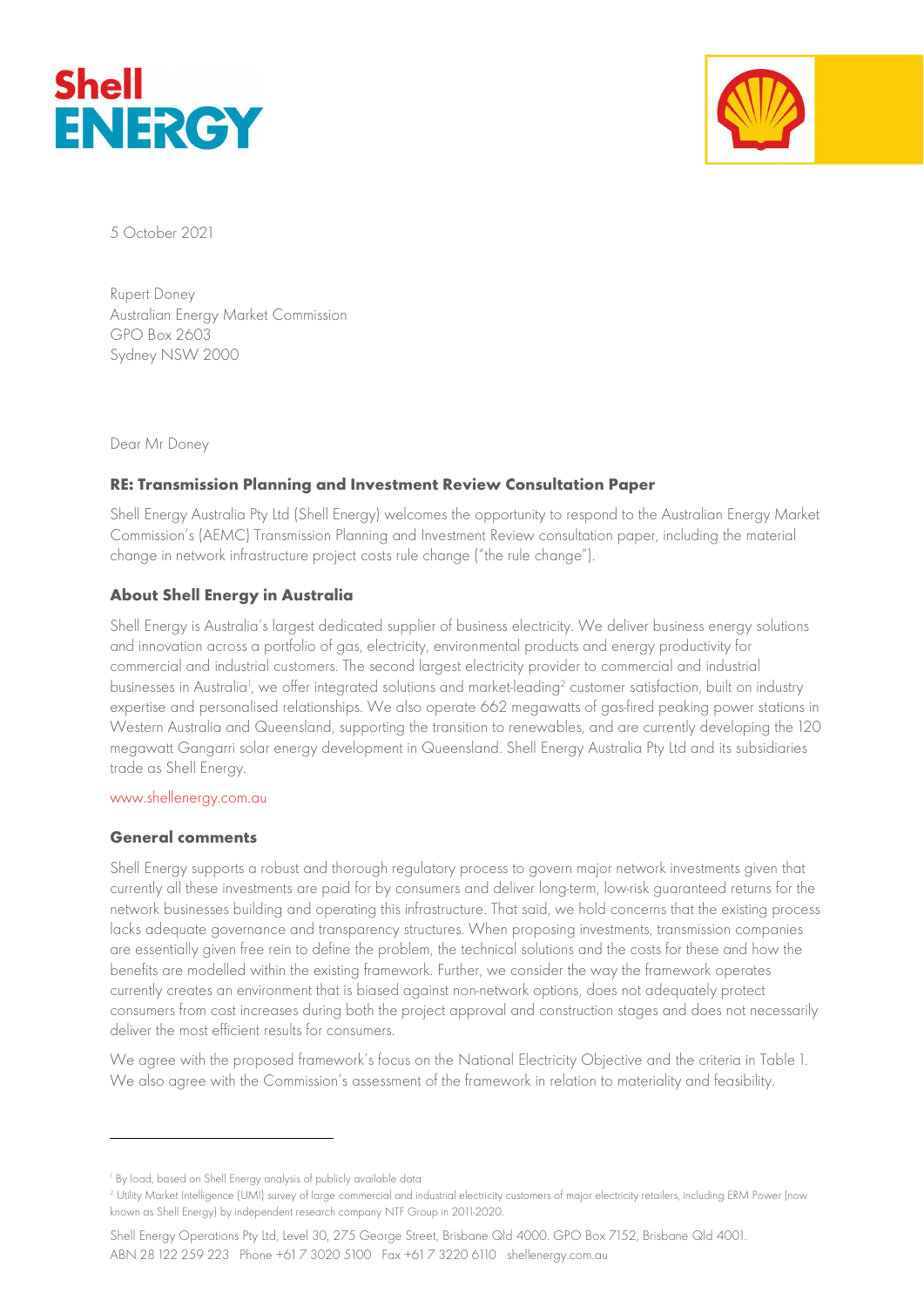



In general, we have confidence that the existing ex ante framework, appropriately modified in a few areas as set out in this submission and by the approval of the proposed rule change on Material Change in Network Infrastructure Project Costs with regards to costs increases post the Regulatory Investment Test (RIT) cost benefit analysis, can remain 'fit for purpose'. We do not see a case for it being considered at all, let alone a priority under this review.

The submission that follows outlines our concerns with the existing process and includes our response to the material change in network infrastructure project costs rule change.

### Regulatory Investment Test timeframes

Broadly speaking, Shell Energy sees that the RIT processes remain fit for purpose and that its timeframes are a feature of, rather than a problem with the framework. Over the past few years, we have seen various processes assert that the RIT process is too slow and onerous and that changes are needed to ensure transmission investments can be efficiently delivered. In our view, the process could certainly be sped up, but this is usually framed in such a way as to lessen the regulatory oversight.

The RIT is not a "hurdle to be overcome" in order to facilitate timely transmission investment, it is the fundamental process by which it is demonstrated to consumers, who ultimately incur the costs and risks of all network investment, that this network investment is in consumers' best interests. The argument accredited to the Energy Security Board cited in the consultation paper<sup>3</sup> that implies the RIT process is an unnecessary delay to building what the ISP says should be built, is in Shell Energy's view flawed logic. The ISP process is deliberately high level in its consultation and assessment process that it sets out projects that should be subject to further detailed analysis. It is not a satisfactory process to justify network investment. The RIT is the process that undertakes this detailed analysis and confirms that provision of the new regulated infrastructure is in consumers' best interests.

From our perspective, we see that the timeframes often extend unnecessarily in the time it takes network businesses to release their draft and final reports including provision of the proponent's modelling. Network businesses have 9 months (recently reduced from 12 months) from the close of submissions on the Project Specifications Conclusion Report (PSCR) to release the Project Assessment Draft Report (PADR), which identifies and seeks feedback on the preferred investment option. This timeframe is often subject to extension request by the proponent. In contrast, timeframes for consultation on the details set out in the PSCR and PADR are relatively short by comparison. This places interested stakeholders at a distinct disadvantage to project proponents in the RIT process.

Given the level of control network businesses have over the PSCR and PADR and the modelling associated with each of these, we are concerned that this 9-month timeframe could be used to finesse modelling to a degree that delivers the network business' preferred outcome rather than the most efficient outcome for the market. The timeframe between the PSCR and PADR could certainly be shortened without impacting regulatory oversight.

Alternatively, and preferably in Shell Energy's views, transmission projects should be subject to an independent modelling process with regards to the calculation of benefits rather than one managed by the TNSP. From a governance perspective, there seems to be a real conflict of interest in allowing the party which stands to benefit financially from building a project for which they will receive a guaranteed regulated return to control the modelling which helps determine whether it gets built.

An independent process administered by the Australian Energy Regulator (AER) using agreed sets of inputs, assumptions and scenarios, with input from both project proponents and stakeholders such as consumer groups undertaken by the AER via specialist service providers could allow for more robust and accurate discussions as well as 'buy-in' from consumers around the substance of the modelling. This approach would be more efficient by

<sup>3</sup> AEMC Transmission Planning and Investment Review Consultation Paper Page 24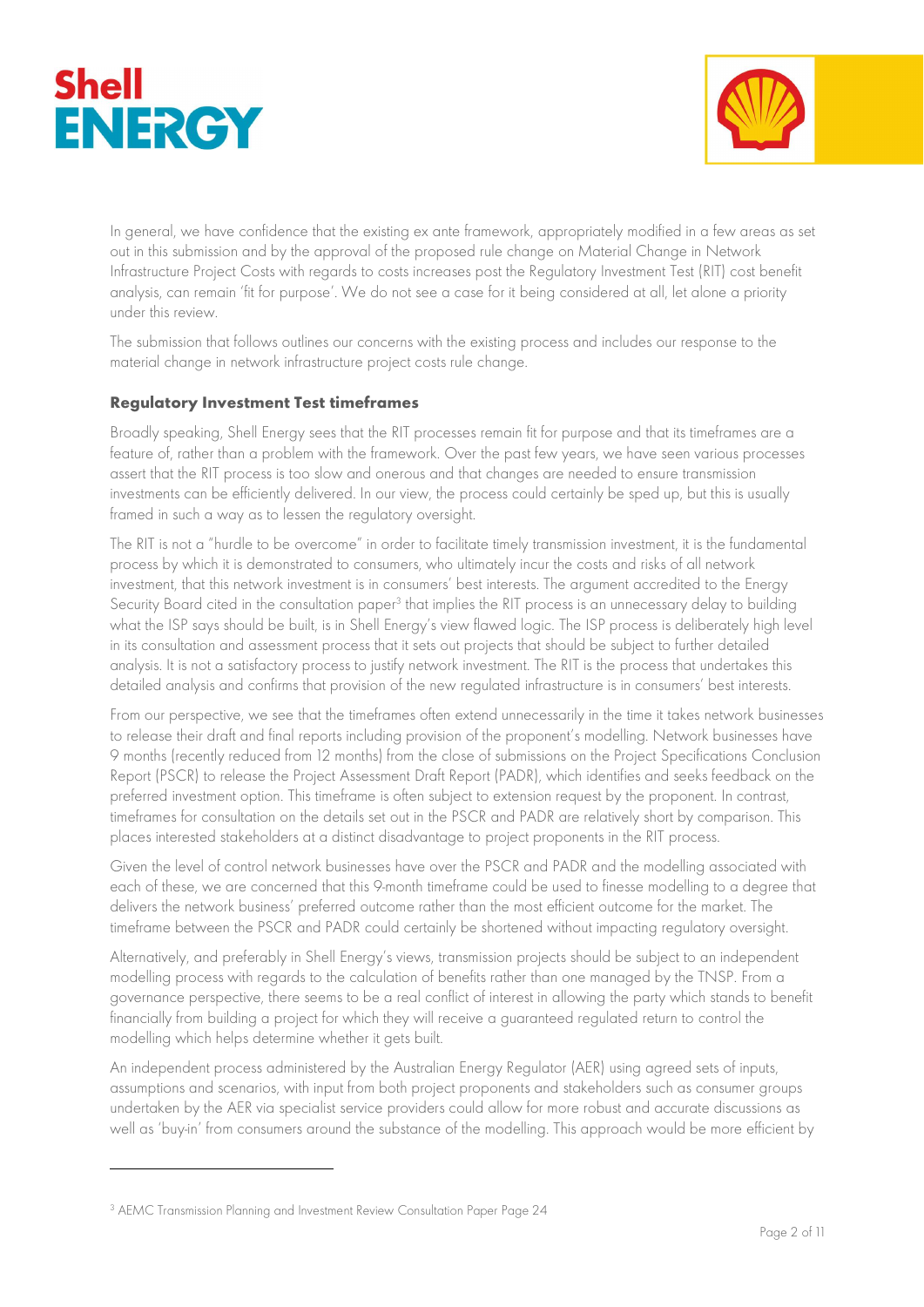



allowing some of the existing consultation process to occur concurrently, with the release of the modelling outcomes to the project proponent(s) and stakeholders at the same time, and would facilitate improvements in submissions from stakeholders to the PADR and PACR process, with greater transparency and effectively reducing the time stakeholders are currently provided with to review and respond to the TNSP's modelling. Stakeholders would be able to raise questions on the modelling outcomes through the AER, with answers to questions also available to all parties. It could also form part of a shorter timeframe between the PSCR, PADR and PACR.

In addition, when considering the time taken for a network project to be delivered, very little time is actually taken by the RIT process. Current delays in the provision of network projects are more as a result of delays to project proponents obtaining a "social license" and development approval for the provision of the network infrastructure with significantly more time taken in route selection and acquiring the required easements. Stakeholders are more adequately informed today and likely to engage in joint action in opposing projects and delays may result from TNSPs' inexperience in dealing with a focussed stakeholder group given the infrequency of large transmission network developments. The time taken to obtain this "social license" and the costs associated with this should not be confused with the short time period required to undertake an "adequate" RIT process.

Finally, with regards to calls for change in the approval process for the provision of regulated transmission network investment, we believe the Commission must consider the recent Connection to Dedicated Network Assets rule change as well as the scale efficient network extension framework within the rules. Failure to consider these alternative funding arrangements for the provision of large transmission network assets would simply reward those parties who have actively engaged against the use of these provisions. Real alternatives to the RIT do exist. The key difference is that parties other than consumers bear the costs and risks. The effective use of the frameworks would also provide a strong locational signal for new supply side and consumer load investment.

The RIT process should not be considered to be failing just because in some parties view it fails to provide free transmission network infrastructure to their project(s) in what they consider to be a timely manner.

# Treatment of non-network options

While Shell Energy does not believe that the regulatory framework itself has a systematic bias towards capital infrastructure, we do consider that in practice there is a bias against non-network options (NNOs).

One way in which we consider that there is a bias is that proponents of NNOs must provide very detailed and accurate cost estimates, in excess of what TNSPs must provide for their own capital-based network proposals (see discussion on cost estimates). While we accept that there is a strong rationale tor requiring detailed cost estimates, the fact that NNOs provide more detailed and accurate estimates than for the capital-based network proposal means that NNOs are not compared on a like-for-like basis. This disadvantages NNOs relative to network alternatives.

Based on AEMO's Transmission Cost Database (TC), AEMO uses the mid-point of the Class 5/4 capex estimates in ISP modelling. Yet the CSIRO approach to measuring the generation and storage capex is quite different to the TCD. CSIRO describe their approach as<sup>4</sup>:

"Our preferred definition of current costs are the costs that have been demonstrated to have been incurred for projects completed in the current financial year (or within a reasonable period before). We do not wish to include in our definition of current costs, costs that represent quotes for delivery of projects in future financial years or project announcements."

<sup>4</sup> See CSIRO "Gen Cost 2020-21" Final Report June 2021 p.16 https://www.csiro.au/en/news/News-releases/2021/CSIRO-reportconfirms-renewables-still-cheapest-new-build-power-in-Australia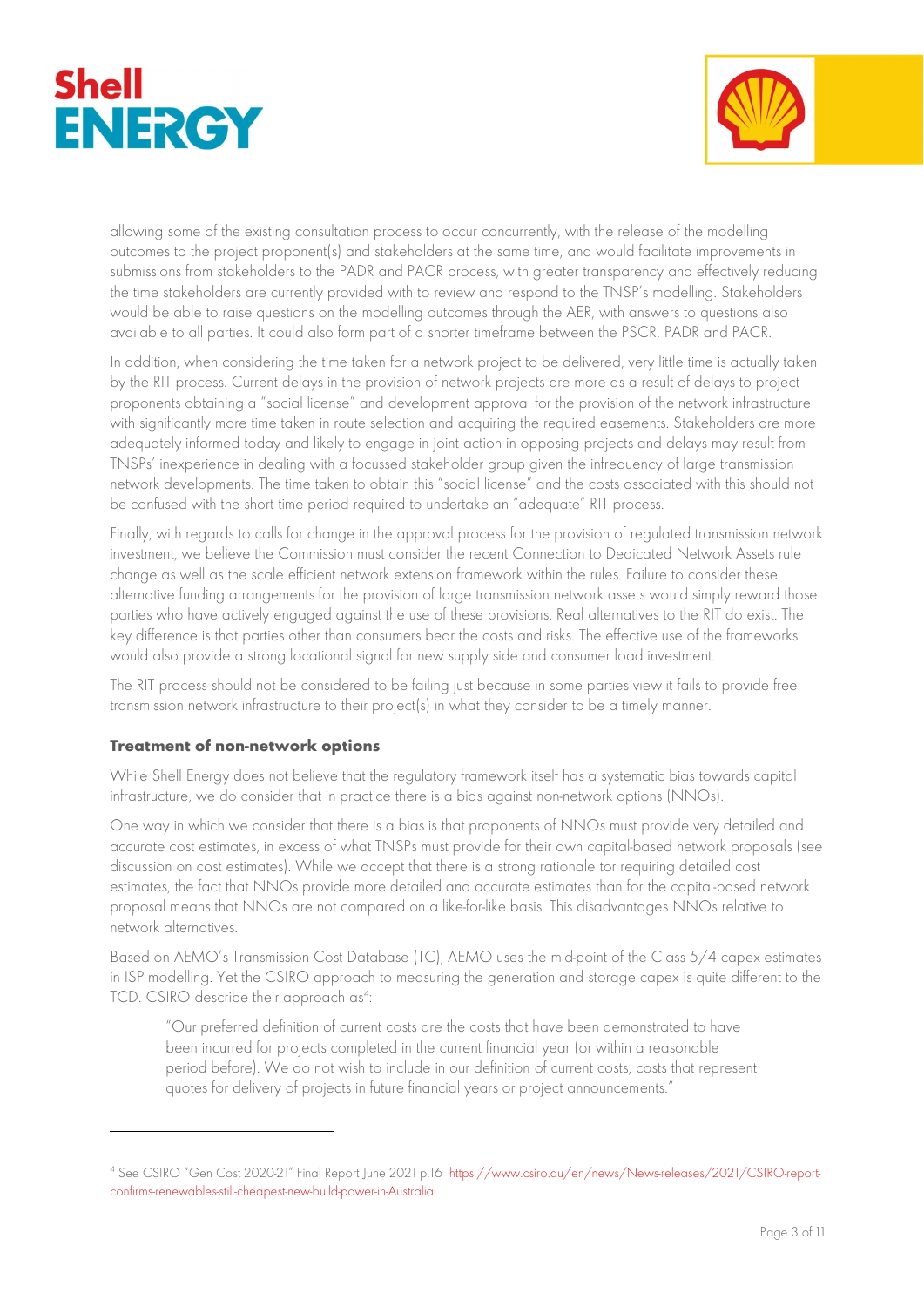



This approach suggests a Class 1 estimate or perhaps a Class 2. For NNOs it heavily implies an unequal playing field for AEMO modelling to be comparing midpoints of Class 5/4 estimates for network projects vs Class 1/2 estimates for NNOs such as using battery energy storage systems (BESS). As an example, an NNO with a firm estimate of \$1 billion will generally not be favoured against a capex-based network solution with costs of \$975 million ±50% based on the RIT-T and ISP frameworks if they were to provide the same benefits. To Shell Energy, this seems illogical as the uncertainty of the costs of the capex network solution contains a substantial risk of higher costs compared to the NNO.

Further, we consider there are weaknesses in how options such as battery energy storage systems (BESS) are considered. Firstly, we accept there is uncertainty around the proportion of BESS costs that would need to be recovered from providing network services. However, using the full BESS cost in the cost-benefit analysis is the worst possible edge case because it unrealistically implies the BESS generates zero revenue from other sources. This is inconsistent with then using mid-point estimates for network options, rather than worst-case estimates in any cost benefit analysis. The inconsistent approach is of particular concern because a transmission asset (which is assessed less conservatively) will typically have a high, fixed capital cost for which consumers pay over the asset's long (e.g. 50 year) life. Consumers bear the full costs and all risks regardless of whether the asset provides benefits in the long term. Network providers bear no cost or risks in the event their network project is ultimately found to be less than effective or simply not required. Conversely, a BESS with a lower cost and a relatively shorter period for network support (e.g. a 10-15 year contract) reduces the risk of consumers paying for a stranded asset if the market develops differently to how AEMO and/or network service providers expects. In the case of many NNOs, the facility may be relocated if the defined need changes. This flexibility and optionality provided by NNOs should also be valued.

These arguments extend to non-BESS NNO technologies (e.g. it would be excessively conservative to use the full cost of an open cycle gas turbine project with the capability to operate in synchronous condenser or inertiaenhanced synchronous condenser mode). We consider that a better approach would be to apply a static percentage discount to NNOs. The discount could be informed by the cost of current network support schemes currently being underpinned by BESS or other NNOs. AEMO could source this information from TNSPs on a confidential basis.

# Benefits included in the RIT and planning processes

We consider the current range of benefits allowed under the rules for the RIT processes are sufficiently broad to capture the drivers of major transmission investment. While Governments will have legitimate objectives outside the current framework, we agree with the conclusions of reviews undertaken by the Productivity Commission and the AEMC that these wider benefits should not be included in the RITs. We see no reason to change this view given recent developments in the NEM. Including them will simply distort efficient decision making and add unnecessary complexity and confusion as different stakeholders seek to push their particular valuation of a particular benefit.

With regards to what are described as 'hard to monetise' benefits, we consider these are well named for a reason. They are hard to monetise and hence very difficult, if not impossible, to get consensus on how they should be valued. Pages of guidance are not going to facilitate the inclusion of benefits that in our view are not in the long-term interests of consumers. It risks being used to justify more network investment than would otherwise be needed, increasing the probability of inefficient investment over the long term.

We support the continuation of the market benefits test as the determination methodology for network investment. We consider it would be very difficult to develop a consumer benefits test that is clear, robust, efficient and workable. This is for the same reasons the Australian Competition and Consumer Commission (ACCC) rejected the use of a consumer benefits test to justify network investment over 20 years ago. It is unclear to Shell Energy that a change in spot price outcomes which is currently considered a wealth transfer, neatly transfers to consumers as a benefit. Very little consumer load is contracted on a "spot pass through" basis and future contract pricing is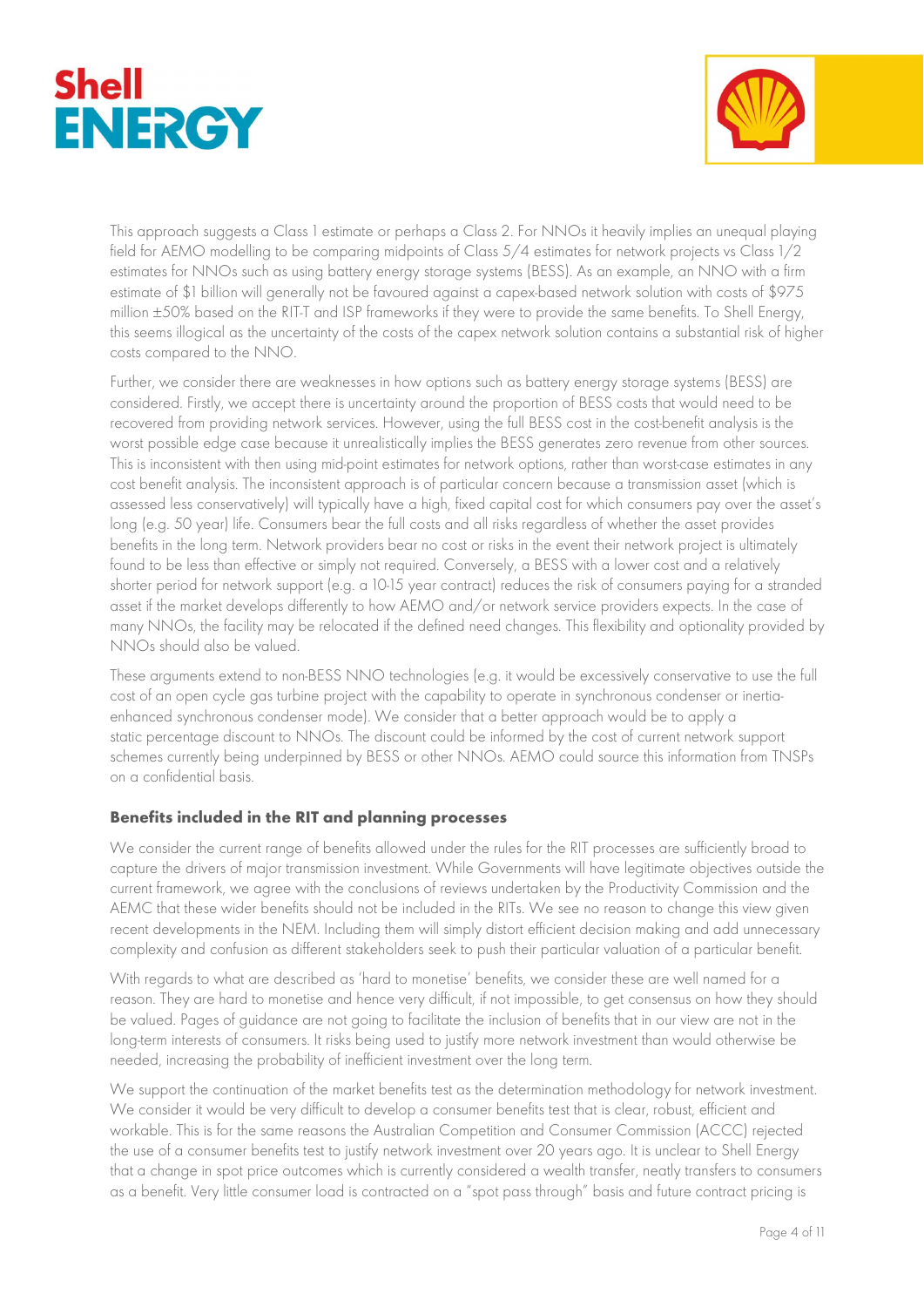



being driven more by the costs for provision of variable renewable energy generation supply and the cost of firming this intermittent supply side resource. Coupled to this is the cost of ever increasing uncertain regulatory risk impacting both wholesale and retail markets.

Taking all these facts into consideration, we support the current rules definition of benefits able to be considered as part of the RITs. In our view, no changes are warranted.

We are also concerned by the recent trend to include benefits which are calculated to accrue well into the future such that there is a strong probability that these forecast benefits might never be delivered due to change in the market that has not been foreseen. These benefits often align with input assumptions that could be perceived as a "distant bookend" with very low probability of ever being realised. We recommend that the Commission consider increased detail in the Rules in this area so as to provide improved clarity as to how far into the future benefits in the PADR and PACR cost benefit analysis may be claimed. This is critical given the use of very low discount rates by project proponents in assessing future and highly uncertain benefits.

From a consumer's perspective, only the costs are certain, while historically the benefits claimed in the RIT process have been elusive.

# TNSPs' exclusive right to build

We are pleased that the AEMC has included discussion on the TNSPs' exclusive right to build and own transmission projects. This is an issue we raised in our submission on the Financeability of ISP Projects rule change.<sup>5</sup> In our submission we argued that if the TNSPs were unwilling or unable to secure financing to deliver Project EnergyConnect then there was no reason that other companies could bid to deliver the project under an open tender. We maintain that allowing more competition to build and operate transmission projects could deliver greater benefits to consumers over the longer term. Indeed, the AEMC's Transmission Connection and Planning Arrangements rule change in 2017 and the recent Connection to Dedicated Connect Assets rule change (July 2021) opened up some aspects of transmission services to competition.

There is evidence from a range of jurisdictions that competition in building transmission infrastructure can deliver delivered benefits to consumers through lower costs. In the United States, the Federal Energy Regulation Commission's (FERC) Order 1000 opened up the right to build and operate transmission infrastructure to nonincumbent parties, amongst a range of other changes. While there are a range of complexities surrounding the broader application of Order 1000, where it has been used, there is evidence it has resulted in lower cost network projects compared to those proposed by an incumbent transmission business.

Research from the Brattle Group has found that competition in building transmission infrastructure has delivered savings of 22 per cent in the New York Independent System Operator (NYISO), 21 per cent in Alberta, 16 per cent in Ontario, 23-34 per cent in the United Kingdom and around 25 per cent in Brazil.<sup>6</sup> Brattle found that lower costs could be delivered not only through the use of new technologies for conductors, tower type, materials, and foundations, or optimised routes, but also measures that protected consumers from cost increases as the projects are developed and constructed such as cost caps. In this case, the project proponent takes the risk of cost overruns, not consumers as is currently the case in the NEM.

Shell Energy therefore considers it would largely be a no regrets option for the construction and operation of large transmission projects to be opened up to competition. Given the scale of transmission build set out in the

<sup>5</sup> ERM Power, Submission to Financeability of ISP Project rule change, 3 December 2020

<sup>&</sup>lt;sup>6</sup> Brattle Group, *Cost Savings Offered by Competition in Electric Transmission: Experience to Date and the Potential for Additional* Customer Value, April 2019, p 8.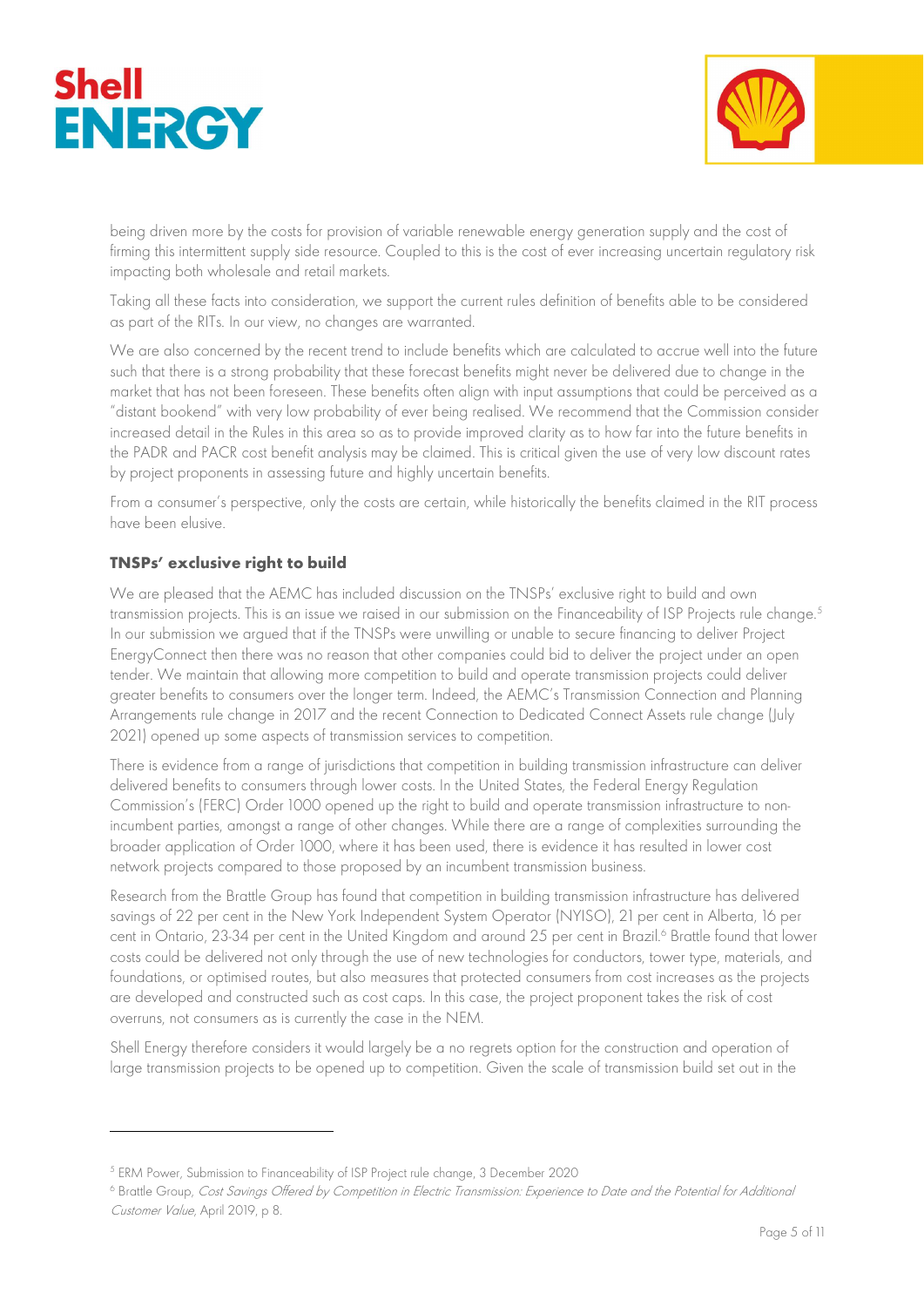



2020 Integrated System Plan, consumers would stand to benefit significantly from competition if the kinds of savings achieved internationally can be reflected in the NEM.

### Cost recovery of early works

We support the Commission's consideration of providing additional clarity on cost recovery arrangements for "early works" and "preparatory activities." We believe consumers and potentially other parties who would derive tangible benefit from "early works" and "preparatory activities" would accept new arrangements for cost recovery if this resulted in improvements in the cost estimates for projects.

As discussed later in our submission, the impact of increasing jurisdictional requirements and their costs was a key factor in the Material Change in Network Infrastructure Project Costs rule change to which Shell Energy is a cosignatory. The costs of land acquisition and environmental approvals as well as the requirement to obtain a "social license" from the community need to be better estimated for all transmission network projects. These costs are proving to be well above the costs considered under the Integrated System Plan and recent RIT-T processes. In our view a RIT process needs to ensure these costs are considered in some detail to ensure consumers are fully informed when being asked to support particular projects. While there are provisions for compulsory acquisition, we consider that resorting to this is an indication of a failed stakeholder engagement plan.

We agree with this review taking this issue forward as a priority issue.

### Material change in network infrastructure project costs rule change

As one of the proponents of the rule change request, Shell Energy is in favour of the rule change being made. As detailed in the rule change request, we consider there are substantial weaknesses in the RIT and project funding process that lead to consumers facing higher costs for network infrastructure projects. Further, the structure of the RIT process may even incentivise inaccurate cost estimates for projects to facilitate the approval of the RIT by the AER. As we have seen with Project EnergyConnect and Humelink, initial cost estimates used in the RIT cost benefit analysis have fallen well short of cost estimates coming later in the regulatory process. Final costs to consumers are well above cost values used in the RIT cost benefit process and having gained RIT approval, the project proponent is well aware that they can increase their costs when applying for project funding approval without facing review of their cost benefit analysis.

Some stakeholders may believe that the above concerns are largely mitigated by the 'feedback loop', provided by clause 5.16A.5(b) of the National Electricity Rules (NER). Under this clause, before a proponent can submit an application for project funding approval, e.g. contingent project application (CPA), for an actionable ISP project, "the RIT-T proponent must obtain written confirmation from AEMO that… the cost of the preferred option does not change the status of the actionable ISP project as part of the optimal development path".

Shell Energy considers that the feedback loop does not adequately protect consumers from inefficient and unnecessary cost increases. If the intent was that the rule should do so, it was very poorly specified.

At best, the feedback loop has the potential to ensure that the total cost of an actionable ISP project remains below the maximum cost at which meeting the AEMO-identified need remains on the optimal ISP pathway. However, in the event of a large cost increase between the finalised RIT-T and the project funding approval application, the feedback loop does not provide any assurance that the specific project being progressed remains the most efficient way to meet the AEMO-identified need or will deliver a net market benefit.

Additionally, if the cost estimates used in the ISP and the feedback loop maintain a relatively high margin of error, as is currently being proposed, then AEMO's feedback loop assessment may mistakenly judge a project to still be on the optimal development path.

Finally, if the feedback loop is applied diligently, then it has the potential to rule out projects that have progressed through the RIT-T process. While this is an appropriate outcome if it protects consumers from inefficient costs, it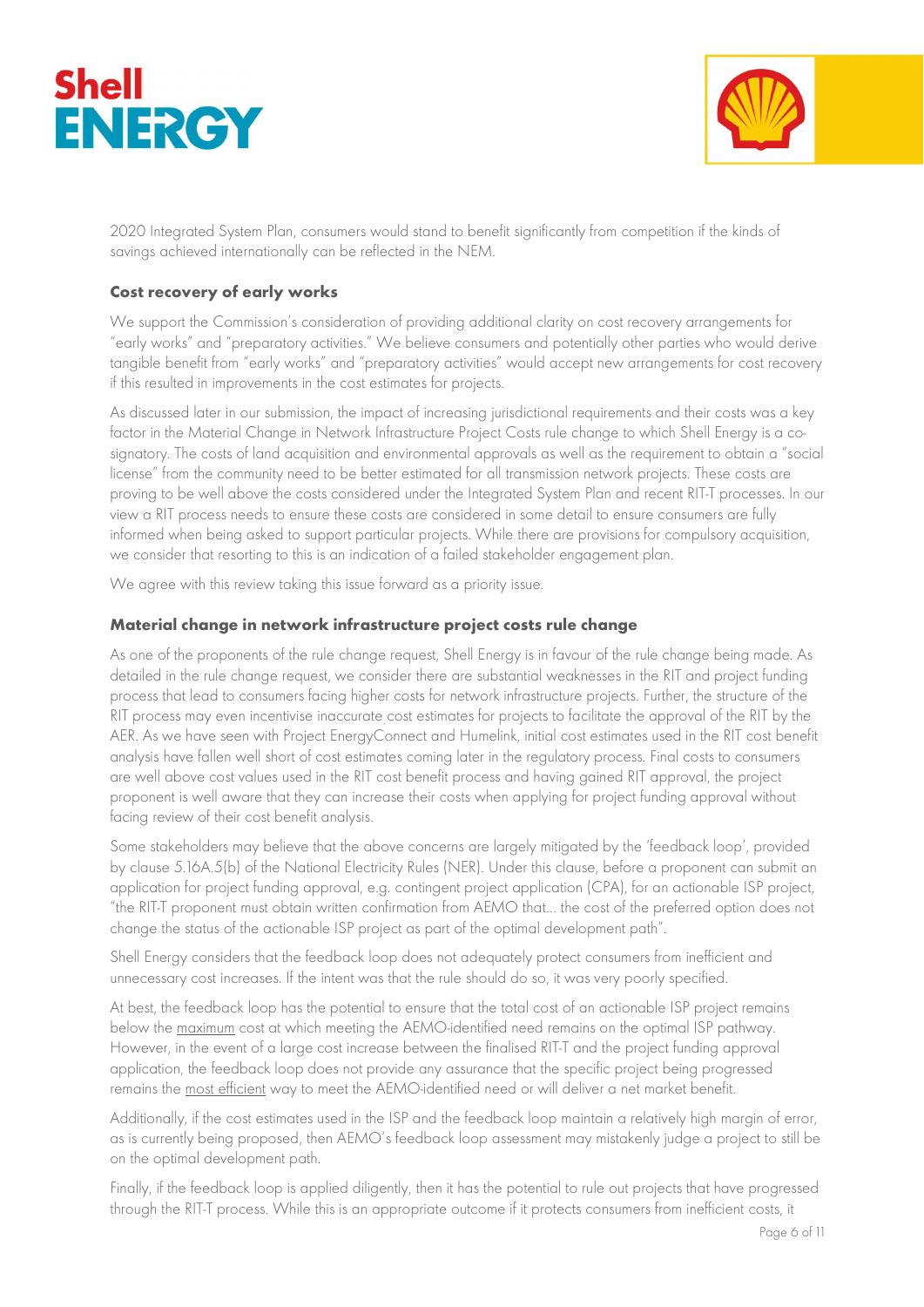



represents a significant delay that may have been avoided with more accurate ISP project cost estimates and a more accurate, or alternatively a more reasonable level of costs based on the level of uncertainty in the cost estimate being used in the RIT-T PACR cost benefit analysis. Given that the optimal development path may change because of a project being ruled out, there could also be flow-on impacts to other projects proposed in the ISP.

Shell Energy considers that change to the regulatory treatment of network infrastructure projects is necessary. Lumping consumers with higher costs and expecting consumers to bear all cost increase risks undermines confidence in the regulatory process, and raises the real prospect that consumers will be paying for projects that may deliver no net benefits. Consumers may therefore be paying higher energy costs than they otherwise should.

Our responses below should be considered alongside the arguments made as part of the rule change request and the joint submission made by the rule change proponents to the questions in Section 5 of the consultation paper.

### Reapplying the RIT

Shell Energy argues that the AER be the party required to determine whether the RIT must be re-applied where a significant increase in costs occurs between the PACR cost benefit analysis on which the RIT approval was based and the submission of the project funding approval application. From a governance perspective, it is unreasonable for the proponent to decide whether a "material change" has occurred under the clauses set out in the rule change request and if the RIT must be re-applied or not. They are currently able to do so, but in practice have not, despite increases in project costs post RIT approval of between 20 to 60%. This is because proponents stand to benefit substantially from a project going ahead – they receive a regulated return for decades. We are sure that for a project that had not initially passed the RIT process, the proponent would be quick to claim a "material change" for a decrease in costs or a claimed increase in benefits.

We agree with the point the AEMC raises in the consultation paper that there may be a case to review and potentially reapply the RIT if the benefits of a project have materially decreased. In terms of whether the preferred option remains the preferred option, a decrease in benefits has much the same effect as an increase in costs in determining the project delivers a net benefit and as such, the impact of both should be considered if they materially change over the course of the RIT process.

However, it is unclear how a decrease in benefits could be identified when the proponents hold all the information necessary to identify such a change. Such a requirement would need strong and specific rules obligations and impose a large civil penalty on project proponents for failing to disclose such information. We believe proving that a project proponent was in breach of the National Electricity Rules in this area would be challenging. Using Project EnergyConnect as an example, the cost benefit analysis excluded significant new generation supply in southwest New South Wales and northwest Victoria<sup>7</sup> from the RIT-T cost benefit analysis which resulted in increased claimed benefits for capital deferment and dispatch costs and claimed significant benefits for the forgone need to duplicate the 330 kV transmission line between Darlington Point and Wagga Wagga in NSW which TransGrid has now moved to facilitate construction of through a RIT-T process<sup>8</sup>. Perhaps the Commission could consider these examples as a test case for how the proposed "decrease in benefits" material change rule could work.

It is worth noting that the only network projects subject to independent review of benefits claimed in a RIT-T were a review undertaken in 2013 by Frontier Economics for the Heywood Interconnector Upgrade then clause 5.16.6 review and approval process. This independent report indicated that the proposed upgrade would not deliver the

<sup>7</sup> Section 9.8 South Australian Energy Transformation RIT-T PACR Market Modelling Report page 33

<sup>&</sup>lt;sup>8</sup> https://www.transgrid.com.au/projects-innovation/improving-stability-in-south-west-nsw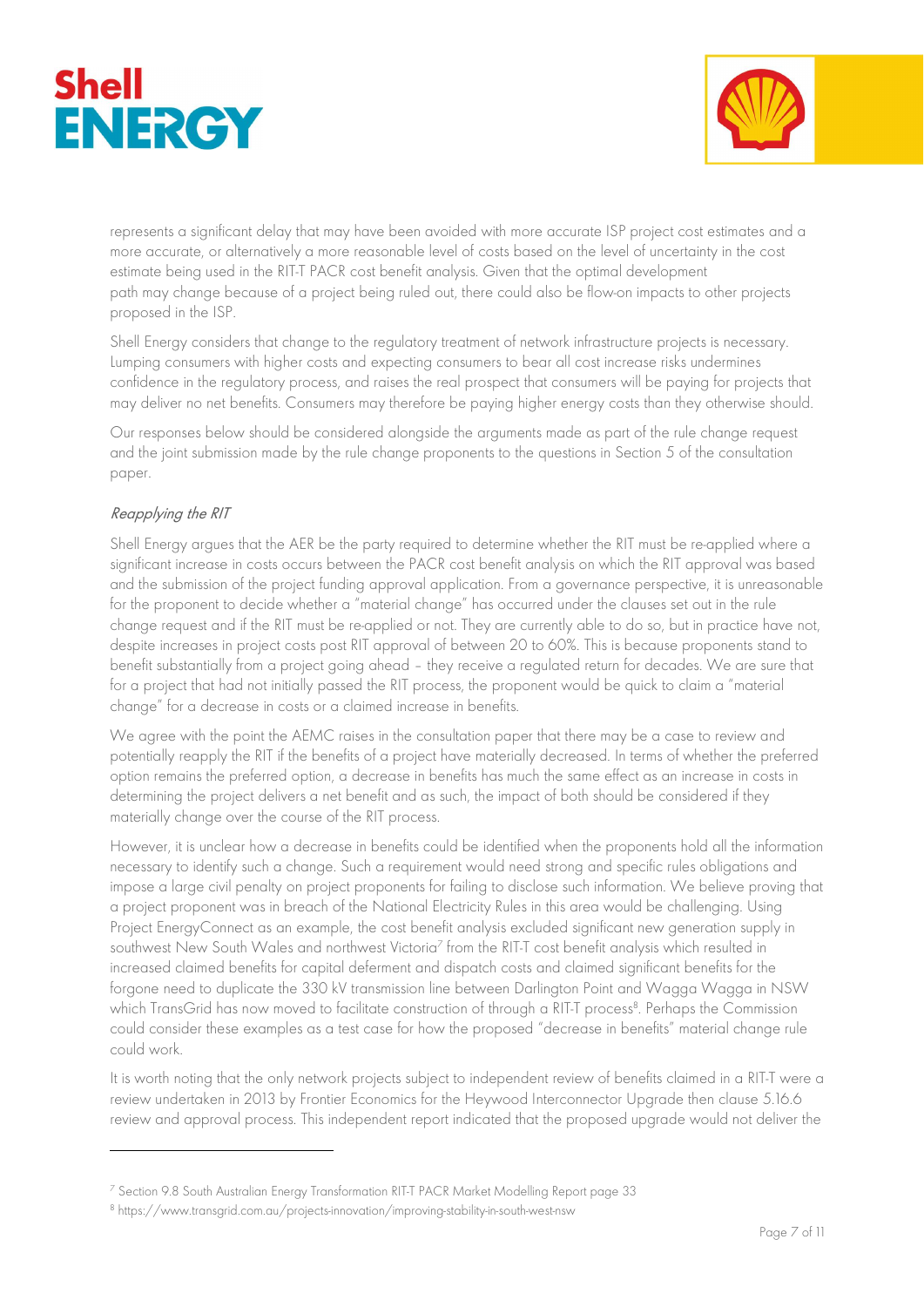



level of benefits claimed in the PACR and unfortunately for consumers, this has proven to be the case. Similarly, the then 5.16.6 review of benefits claimed for PEC undertaken by the AER in 2020 resulted in a reduction in the benefits claimed in the PACR cost benefit analysis of close to 70%.

It is unfortunate this AER review process under clause 5.16.6 was removed from the Rules as part of the Converting the Integrated System Plan into Action rule change facilitated by the ESB. It was the key part in the RIT approval process that provided confidence to consumers that the network investment was in their best interest. We strongly recommend the Commission consider reinstating the rule as part of this review process. We consider the original rule 5.16.6 process applied to all RIT-T processes, both for ISP actionable projects and non-ISP projects would result in greater benefits to consumers than any suggested change with regards to reduced benefits under the material change provisions of the RIT's frameworks.

In addition, we reiterate that for consumers, the impact of higher costs is far more certain than the impact of reduced benefits as these costs will definitely be passed through, while benefits may be delivered. Over the course of the life of a major network project, consumers will rarely if ever know whether a project has delivered the purported benefits. Costs are far more certain for consumers and as such, the impact of higher costs is of greater interest.

Nonetheless, Shell Energy considers there is a gap in the regulatory process in that benefits are not examined on an ex-post basis. No ex-implementation review has ever been undertaken on any network investment to demonstrate that benefits claimed during a RIT process has actually been delivered. While there is an ex-post review of capital expenditure to allow the AER to potentially exclude some over-spending if it not deemed prudent or efficient, this tells only half the story. As Shell Energy has advocated for previously, there is a need for an ex-post review of benefits for major projects.<sup>9</sup>

The purpose of such a review would be to provide learnings that could feed into assumptions used in future processes such as the Integrated System Plan (ISP) or other RIT-Ts. This would ensure that forecasting assumptions more accurately reflect actual outcomes (as opposed to the theoretical assumptions currently used). This in turn would promote consumer confidence that ISP and RIT-T processes are acting in consumers' best interests.

Shell Energy acknowledges that some network project benefits are only expected to accrue in future years. However, this should not prevent the AER from undertaking ex-post benefit reviews of major transmission projects at every regulatory reset period – particularly given the small number of projects that would be subject to such review. The Commission could consider an ex-post review of the benefits claimed under the Heywood Interconnector Upgrade cost benefit analysis as a test case for how such a review could be undertaken as part of this review process. This would allow learnings from this RIT-T process to be implemented in time for the 2024 ISP process and any as yet uncompleted RITs.

# Cost thresholds and cost estimates

Shell Energy stands by the cost thresholds stated in the rule change request. Our focus in the rule change was on large network projects that go through the contingent project application or other project funding cost approval process and where highly inaccurate cost estimates and lowballing of costs used in the cost benefit analysis can have the largest impact on consumers. That is why we proposed AER discretion below the \$150m/\$50m threshold. We support having a cut-off point based on capital costs and the AEMC's suggestion to use the threshold for contingent projects is reasonable. There are only a relatively small number of ISP projects above \$150m capex.

<sup>9</sup> ERM Power, Submission to AER Regulation of Large Transmission Projects Review. 5 February 2021.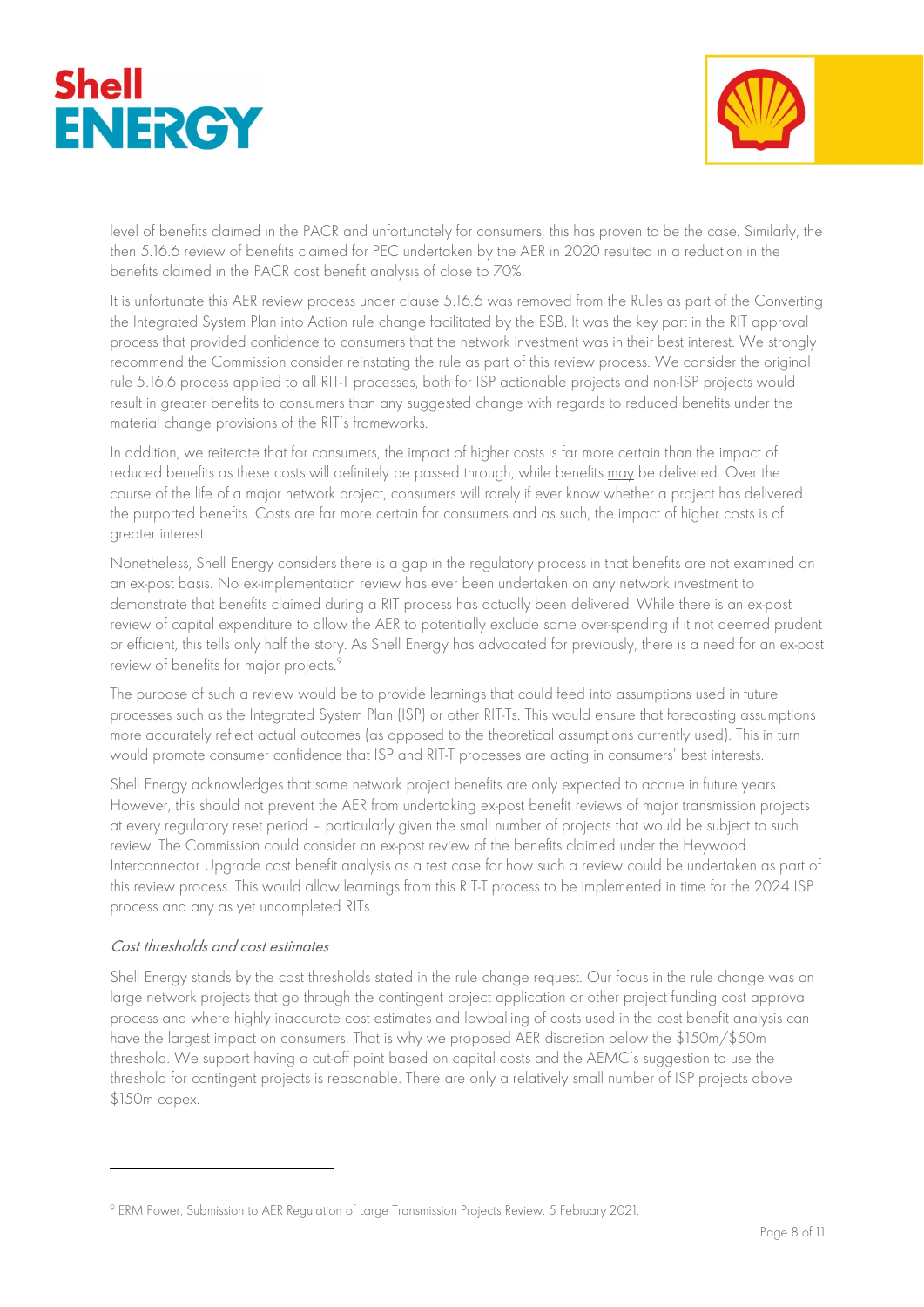



For projects that are above the \$150/\$50m thresholds, our proposal is for an automatic or mandated re-opening of the RIT when the cost increase thresholds are exceeded, but it will be at the discretion of the AER under the rules to determine the level and complexity of the re-opening.

The intent of the rule change request is not to force the AER to undertake a review of every project given the administrative costs. The proposal is specifically directed at only a small number of large projects where the risk of cost increases has the largest impact on consumers. There may be a case to apply some form of indexation on these trigger points to preserve their real value.

As noted by the AEMC, AEMO analysis of RIT-T proponents current cost estimating analysis considers that a Class 3 or 4 Association for the Advancement of Cost Engineering (AACE) estimate has generally been achieved at the PACR stage. For a major or complex project, a class 4 estimate has an error margin of -30% to +50% while a class 3 estimate has an error margin of -20% to +30%. AEMO's analysis made no recommendation that a class 4 estimate was what should be reasonably required, it was simply what was achieved by the RIT-T proponents. We acknowledge that the thresholds for triggering the reapplication requirement are within these bounds. However, we consider this is more relevant to the low accuracy of cost estimates used currently than the thresholds for reapplication suggested.

We, as a rule change proponent, have argued that a class 2 estimate is more appropriate. This is quite simply because Shell Energy sees that a network business expecting a multi-decadal, guaranteed regulated return on an investment should be required to provide cost estimates that are similar to what a normal commercial entity would do when considering a major investment. It is highly unlikely that any board of any company would agree to a major investment based on cost estimates with an error margin of  $-30\%$  to  $+50\%$ .

Shell Energy understands that more rigorous cost estimates would entail higher costs for the proponent – costs that would be recovered under the regulatory process in any case. However, the benefits delivered by this, both through improved cost certainty and transparency in the PACR cost benefit analysis process, warrants such an outcome. This would reduce the possibility that a project that delivers a negative benefit is unlikely to receive regulated funding approval.

Alternatively, the RIT frameworks in the Rules could require the project proponent to "use a value in the cost benefit analysis that adequately reflects the level of uncertainty in the costs estimates applied at the time of preparation and issue of the PACR so as to ensure any increases in cost post the cost benefit analysis, (on which the RIT approval is based), at the time of application to the AER for project funding approval is limited to a maximum of 10%". Project proponents are not required to use the mid-point of any costs estimate in their cost benefit analysis, they chose to do so to maximise the potential for a project, from which they will receive a guaranteed regulated return, to pass through the RIT process. While the collective of project proponents may argue that the proposed rule change could lead to feasible projects being overlooked because of the inaccurate cost estimating process, we believe this is less likely to be the case as project proponents will quickly refine their costs estimating process to ensure their preferred options receive priority consideration.

The AEMC's consultation paper cites an estimate by network service providers of 1-3 per cent of total project costs for a detailed feasibility study. We suspect however these costs may have been somewhat overstated to act as a barrier against the implementation of the proposed rule change. Notwithstanding, based on the PADR cost for Humelink of \$1.35 billion, it would have cost \$13-40 million. Yet, with the PACR calculating a \$3.32 billion capex for the preferred option, with the strong probability of further increases of up to 50% by the project funding approval stage, we strongly believe consumers would prefer to see decisions based on more robust capex estimates. In the scheme of things, a few extra million dollars for improved cost estimates is insignificant compared to cost increases of hundreds of millions of dollars post RIT-T approval, that were observed in the case of Project EnergyConnect where in our view the prospect of a demonstrable net market benefit ever being delivered is remote.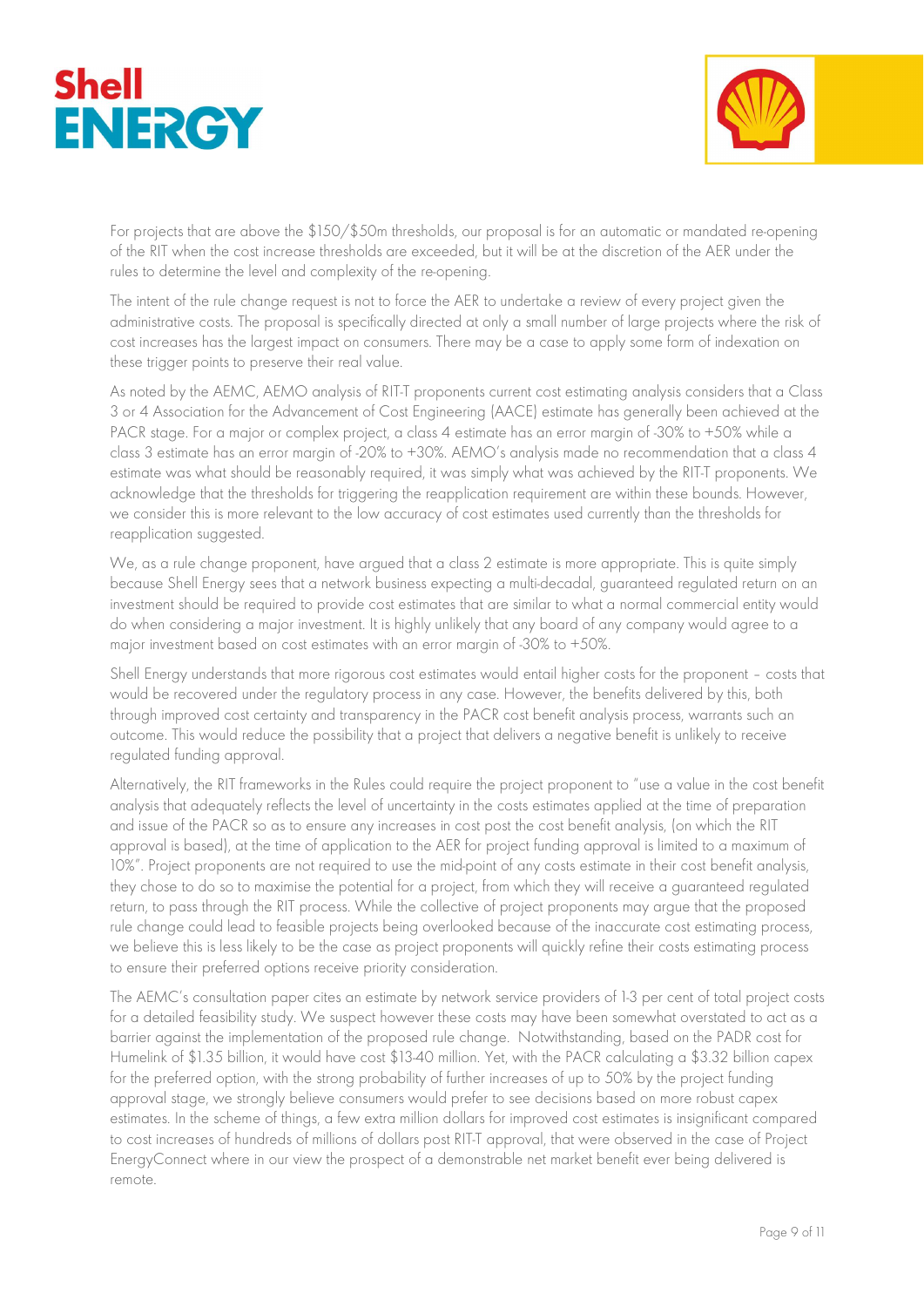



In addition, we add that proponents of non-network options are required to have more detailed and accurate cost estimates and plans for their proposals than what the RIT process affords to network project proponents. It would be reasonable for network project proponents to deliver similar cost estimates, or as indicated above, use a value in the RIT coast benefit analysis that limits cost increases to similar cost increases under a class 2/1 estimate, to ensure non-network options can be compared on a more like-for-like basis than is currently the case.

# Requirements and triggers to reapply the RIT

The AEMC's analysis on the requirements to reapply the RIT appear to imply that the rule change request calls for a complete re-application of the RIT process. This is not the intent. Shell Energy supports a targeted approach to re-applying the RIT. Our default position is that the proposing network would simply redo the PACR with the higher capex and undertake a range of stakeholder engagement if the option still has net benefits and is still the preferred option. The time involved in this option would be brief and the cost relatively minor. If it was no longer the preferred option, then greater scrutiny would be required.

We also proposed a deterministic decision rule (and the 30-day window for an AER decision) so there is no protracted debate on whether a review should take place. All parties want the issue to be dealt with promptly so that good investment decisions are not delayed.

The question is whether this more targeted approach should be prescribed in the Rules or left to the AER's discretion under the existing Rules. Shell Energy tends to favour giving the AER discretion. There are a wide range of potential outcomes and defining all possible eventualities in the NER would be extremely challenging.

The focus of the rule change was on large network projects that may require a contingent project application or alternatively be approved under a TNSP regulatory reset process. That said, we understand that a case could be made to exclude non-contingent projects from the rule change given they are considered as part of the ex ante capex approval process. However, if a particular project increases in cost following the end of the RIT then the network simply increases its capex allowance request as part of its regulatory reset application or has less capex available for other projects given the fixed capital approval amount. However, we consider that 'major' (e.g. greater than \$150/50 million) non-contingent projects should be included within the scope of the rule change to improve project transparency and help inform other capex estimates. On balance, the latter approach, to include 'major' non-contingent projects would be preferable.

The rule change proposal intended to allow the trigger at any time prior to the submission of the project funding approval application and should occur before the application of any "feedback loop" process. The project proponent would be required under the rules to notify the AER if capex were to increase above the relevant percentage. It would be at the network's discretion whether it immediately sought the AER's review or waited to see if costs were to rise further. The intention is that the revised capex cost subject to the AER review is the cost that will go into the feedback loop and be the subject of the application for project funding approval.

If a proposing network sought to trigger the review where the risk of further cost increases remains, this could potentially require a second review. That is why we recommend that the proposing TNSP have discretion on when to notify the AER of the triggering increase, to avoid multiple reapplication processes. However, we add that the risk of multiple triggers would likely be much lower were higher quality cost estimates used such as Class 2/3 instead of Class 4 estimates, or the value used in the PACR cost benefit analysis adequately reflect the current accuracy of the cost estimate and the potential for further cost increases.

# Conclusion

Shell Energy considers a series of reforms is required to improve the regulatory process surrounding network investments broadly, and more specifically, around major transmission projects. Firstly, we recommend the AEMC implement the material change in network infrastructure project costs rule change to ensure that consumers do not